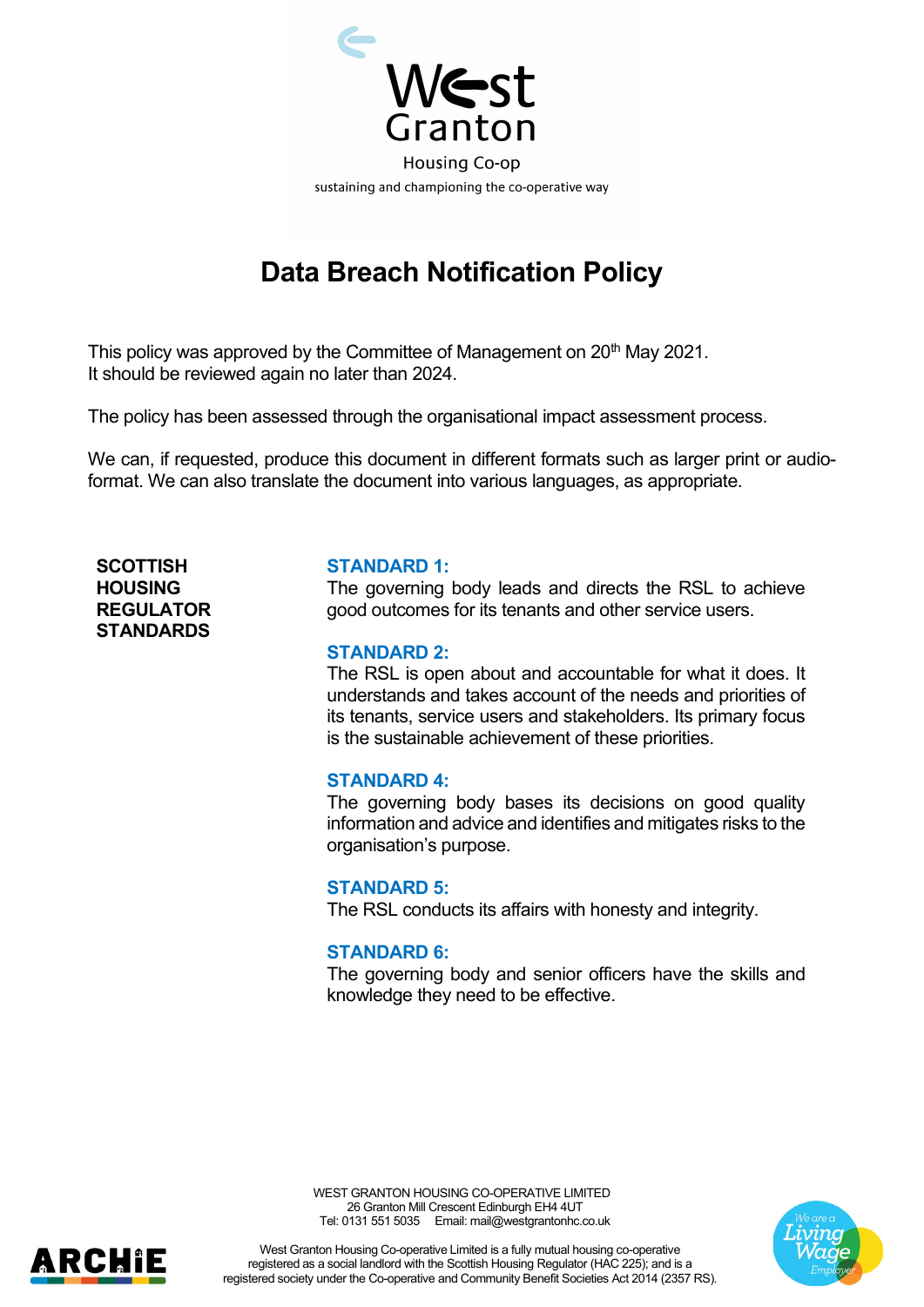

# **Contents**

| 1.0  |  |
|------|--|
| 2.0  |  |
| 3.0  |  |
| 4.0  |  |
| 5.0  |  |
| 6.0  |  |
| 7.0  |  |
| 8.0  |  |
| 9.0  |  |
|      |  |
|      |  |
|      |  |
| 10.0 |  |
| 11.0 |  |
| 12.0 |  |
|      |  |

| Document Name:   | Data Breach Notification Policy | Version:                 | 3.0      |
|------------------|---------------------------------|--------------------------|----------|
| Created:         | David Mills                     | Version Date:            | 13/04/21 |
| Owner:           | David Mills / WGHC              | Review Due:              | 31/03/24 |
| Location / Path: | $WGHC \setminus M$ :            | <b>Retention Period:</b> | 3 Years  |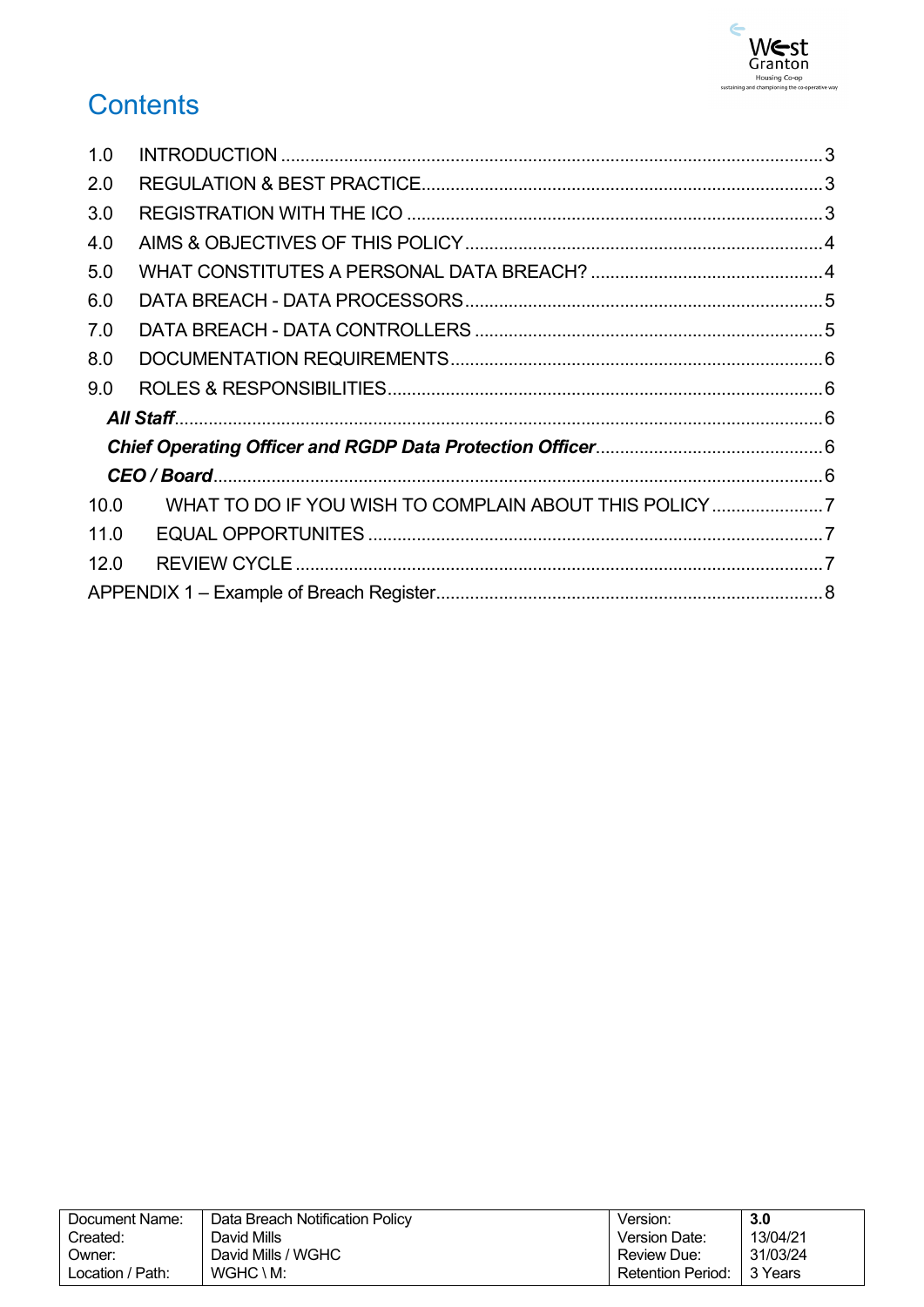

# <span id="page-2-0"></span>**1.0 INTRODUCTION**

Data Controllers and Data Processors are both subject to a general personal data breach notification regime. This means that Data Processors must report personal data breaches to Data Controllers and Data Controllers must report personal data breaches to their supervisory authority in certain situations (and in some cases, affected data subjects).

Data Controllers are required to maintain a breach register, which needs to be kept up to date and freely accessible for audit (ICO / External Auditors / FOI (if applicable). Each and every breach occurrence MUST be logged within the breach register (example at appendix  $1 -$ attached).

Although all breaches must be recorded within the breach register and notified to our Data Protection Officer (DPO), the duty to notify the Information Commissioner's Office (ICO) of a breach is only applicable where it is **likely to result in a risk to the rights and freedoms of individuals**. Our DPO will advise if any of our breaches are deemed 'reportable' to the ICO.

In the event that a breach is likely to result in a **high risk to the rights and freedoms of individuals**, the data controller shall communicate details of the data breach both to the ICO *and* to the data subjects affected without undue delay. This refers to breaches that are likely to have a significant detrimental effect on individuals. Our DPO will advise if any of our breaches are deemed 'reportable' to the ICO and to the affected data subjects.

A sound understanding of this Policy by management and all employees is crucial, as noncompliance can lead to an administrative fine up to £8,000,000.00 or in case of an undertaking, up to 2% of the total worldwide annual turnover of the preceding financial year, whichever is higher.

### <span id="page-2-1"></span>**2.0 REGULATION & BEST PRACTICE**

This Policy has been developed taking into account: the relevant law and sector best practice. The Regulation considered when drafting this Policy was the UK General Data Protection Regulation (GDPR) and the Data Protection Act 2018.

### <span id="page-2-2"></span>**3.0 REGISTRATION WITH THE ICO**

All organisations that control and process data have to register with the Information Commissioner's Office (ICO). West Granton Housing Co-operative are registered as a Data Controller with the ICO and our registration number is **Z7465766**. We outsource the function of Data Protection Officer to RGDP LLP**.**

The ICO website has more information about their role, people's rights, guidance and assistance - visit [ico.org.uk](https://www.ico.org.uk/)

Further reading and updates can be found on the ICO website: [https://ico.org.uk/for](https://ico.org.uk/for-organisations/data-protection-reform/overview-of-the-gdpr/breach-notification/)[organisations/data-protection-reform/overview-of-the-gdpr/breach-notification/](https://ico.org.uk/for-organisations/data-protection-reform/overview-of-the-gdpr/breach-notification/)

| Document Name:   | Data Breach Notification Policy | Version:                 | 3.0       |
|------------------|---------------------------------|--------------------------|-----------|
| Created:         | David Mills                     | Version Date:            | 13/04/21  |
| ⊃wner:           | David Mills / WGHC              | <b>Review Due:</b>       | 31/03/24  |
| ∟ocation / Path: | $WGHC \setminus M$ :            | <b>Retention Period:</b> | l 3 Years |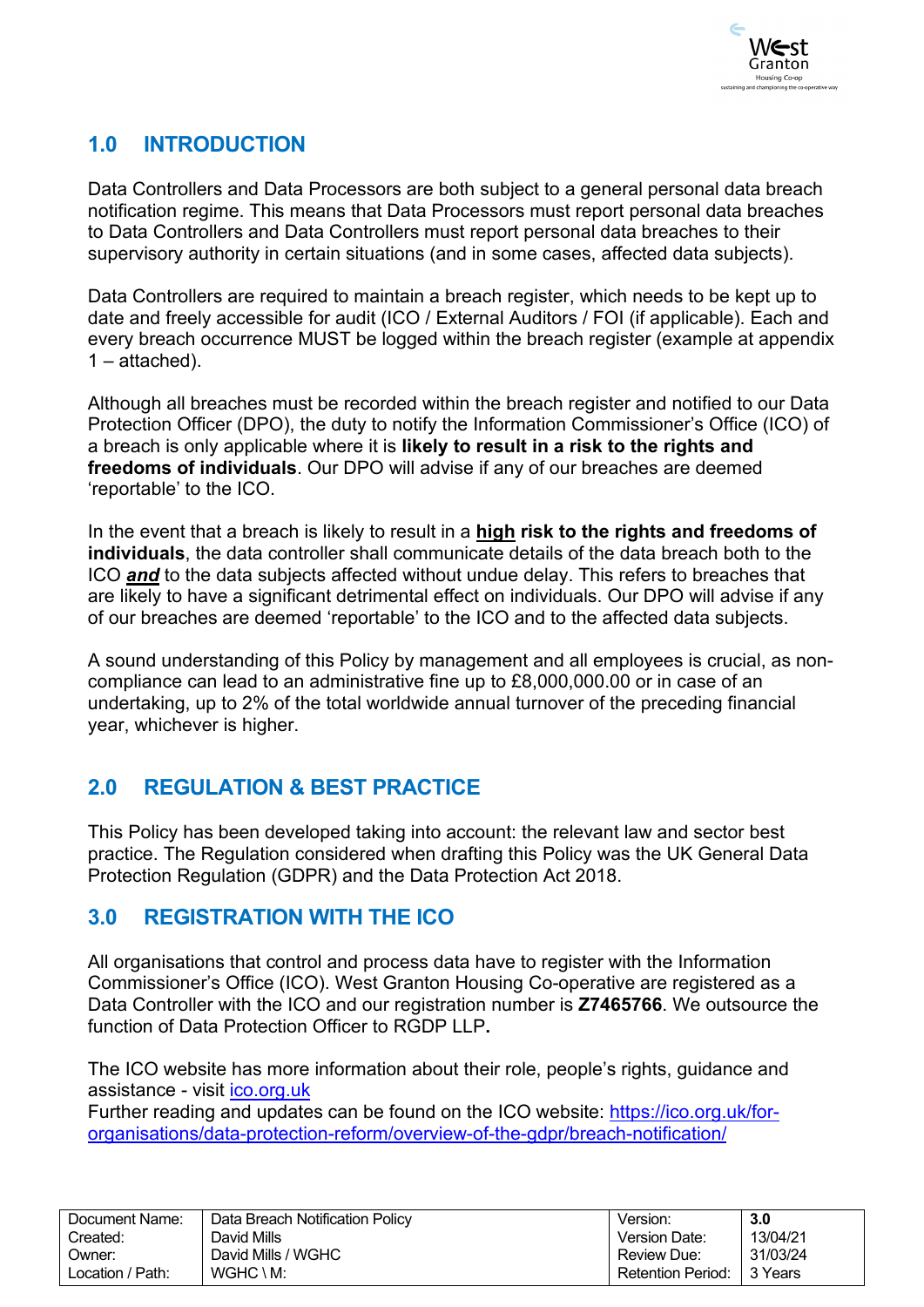

## <span id="page-3-0"></span>**4.0 AIMS & OBJECTIVES OF THIS POLICY**

This Policy aims to detail our approach to data breach notification. It is important that the relevant governing body and staff know how to deal with data breaches and when to notify the relevant authority. Our DPO is on call to provide advice for all breaches.

### <span id="page-3-1"></span>**5.0 WHAT CONSTITUTES A PERSONAL DATA BREACH?**

One of the requirements of the GDPR is that, by using appropriate technical and organisational measures, personal data shall be processed in a manner to ensure the appropriate security of the personal data, including protection against unauthorised or unlawful processing and against accidental loss, destruction or damage.

The following is considered a data breach- this is not an exhaustive list and common sense should be used when assessing any data incident:

- *"Personal data breach"* a breach of security leading to the accidental or unlawful destruction, loss, alteration, unauthorised disclosure of, or access to, personal data transmitted, stored or otherwise processed.
- "*Destruction"-* this is where the data no longer exists, or no longer exists in a form that is of any use to the controller;
- *"Damage*" this is where personal data has been altered, corrupted, or is no longer complete;
- *"Loss"* of personal data, this should be interpreted as the data may still exist, but the controller has lost control or access to it, or no longer has it in its possession;
- "*Unauthorised or unlawful processing*" include disclosure of personal data to (or access by) recipients who are not authorised to receive (or access) the data, or any other form of processing which violates the GDPR;
- Any type of data breach should be categorised under one of the following subcategories when reporting it to the appropriate authorities:
- "*Confidentiality breach" -* where there is an unauthorised or accidental disclosure of, or access to, personal data;
- *"Availability breach"* where there is an accidental or unauthorised loss of access to, or destruction of, personal data;
- *"Integrity breach"* where there is an unauthorised or accidental alteration of personal data.

| Document Name:   | Data Breach Notification Policy | Version.                 | 3.0      |
|------------------|---------------------------------|--------------------------|----------|
| Created:         | David Mills                     | Version Date:            | 13/04/21 |
| Owner:           | David Mills / WGHC              | Review Due:              | 31/03/24 |
| Location / Path: | $WGHC \setminus M$ :            | <b>Retention Period:</b> | 3 Years  |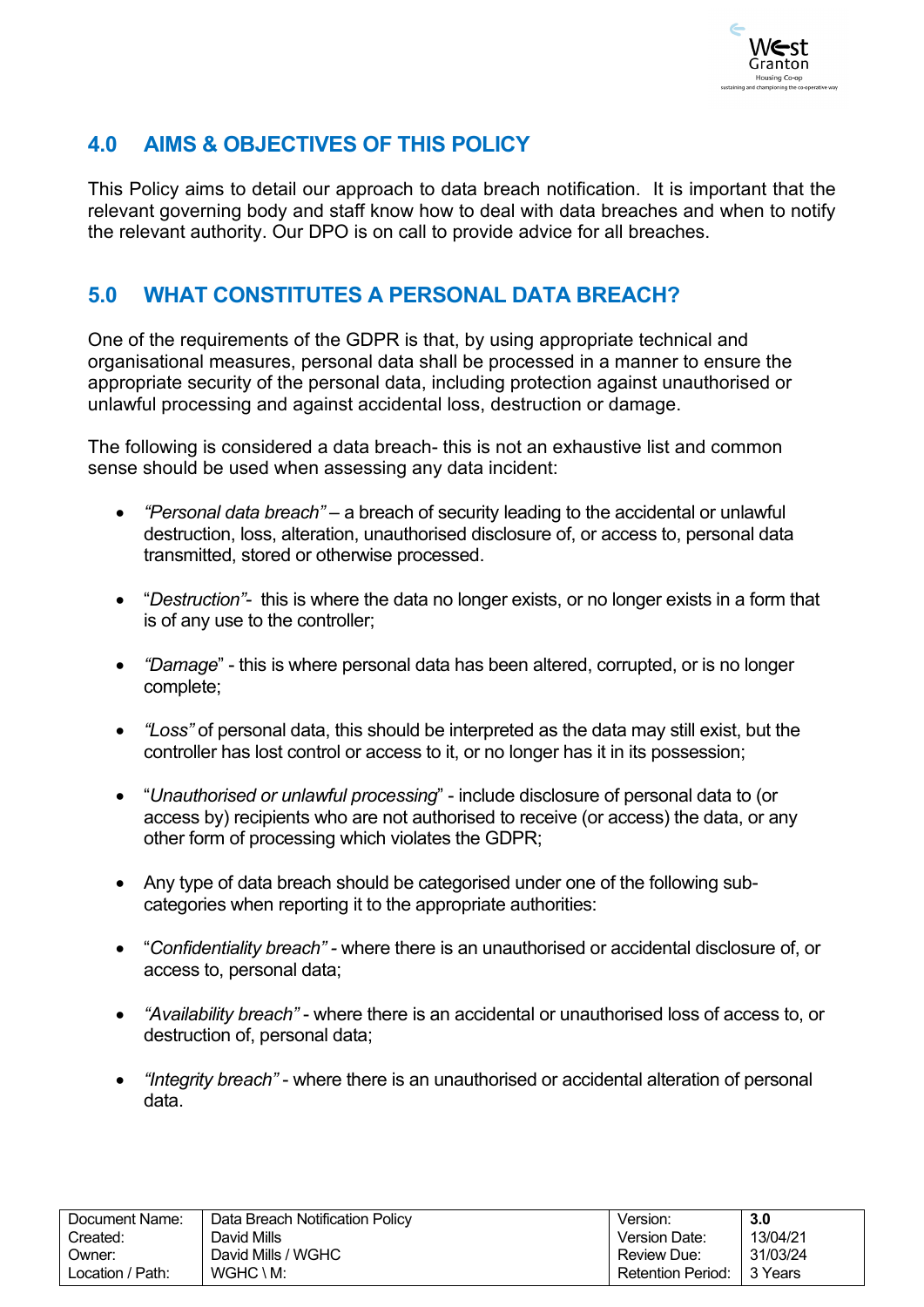

# <span id="page-4-0"></span>**6.0 DATA BREACH - DATA PROCESSORS**

In case of a breach, staff should notify the COO, or CEO in their absence and our DPO *w*ithout undue delay after becoming aware of it. In all instances, both the COO and CEO should be made aware of any breach reported. There are no listed exemptions from this in the Regulation and all such breaches will be reported.

# <span id="page-4-1"></span>**7.0 DATA BREACH - DATA CONTROLLERS**

In case of a breach, staff should notify the Depute CEO, or CEO in their absence and our DPO *w*ithout undue delay after becoming aware of it. In all instances, the CEO should be made aware of any breach reported. Following advice from our DPO, In case of a reportable breach, we will:

- Report the breach to the ICO, without undue delay; and, where feasible, do so no later than 72 hours after becoming aware of it;
- Where the breach notification was delayed by the more than 72 hours, an enclosed letter of explanation of grounds of the delay will be attached;

Reporting of the breach will be done through:

<https://ico.org.uk/for-organisations/report-a-breach/> or via post on their current mailing address

If the data breach contained sensitive personal information regarding of the data subject we will disclose this breach to the data subject affected, detailing the following in plain, clear language:

- The name and contact details of the Data Protection Officer or other contact point where more information can be obtained;
- The likely consequences of the personal data breach; *and*
- The measures taken or proposed to be taken by us to address the personal data breach, including, where appropriate, to mitigate its possible adverse effects.

This is subject to the following exemptions:

- The breach is unlikely to result in a high risk for the rights and freedoms of data subjects;
- Appropriate technical and organisational protection were in place at the time of the incident (e.g. encrypted data); *or*
- This would trigger disproportionate efforts (instead, a public information campaign or "*similar measures"* should be relied on so that affected individuals can be effectively informed).
- If any of the above exemptions apply, we will not be required to notify the ICO.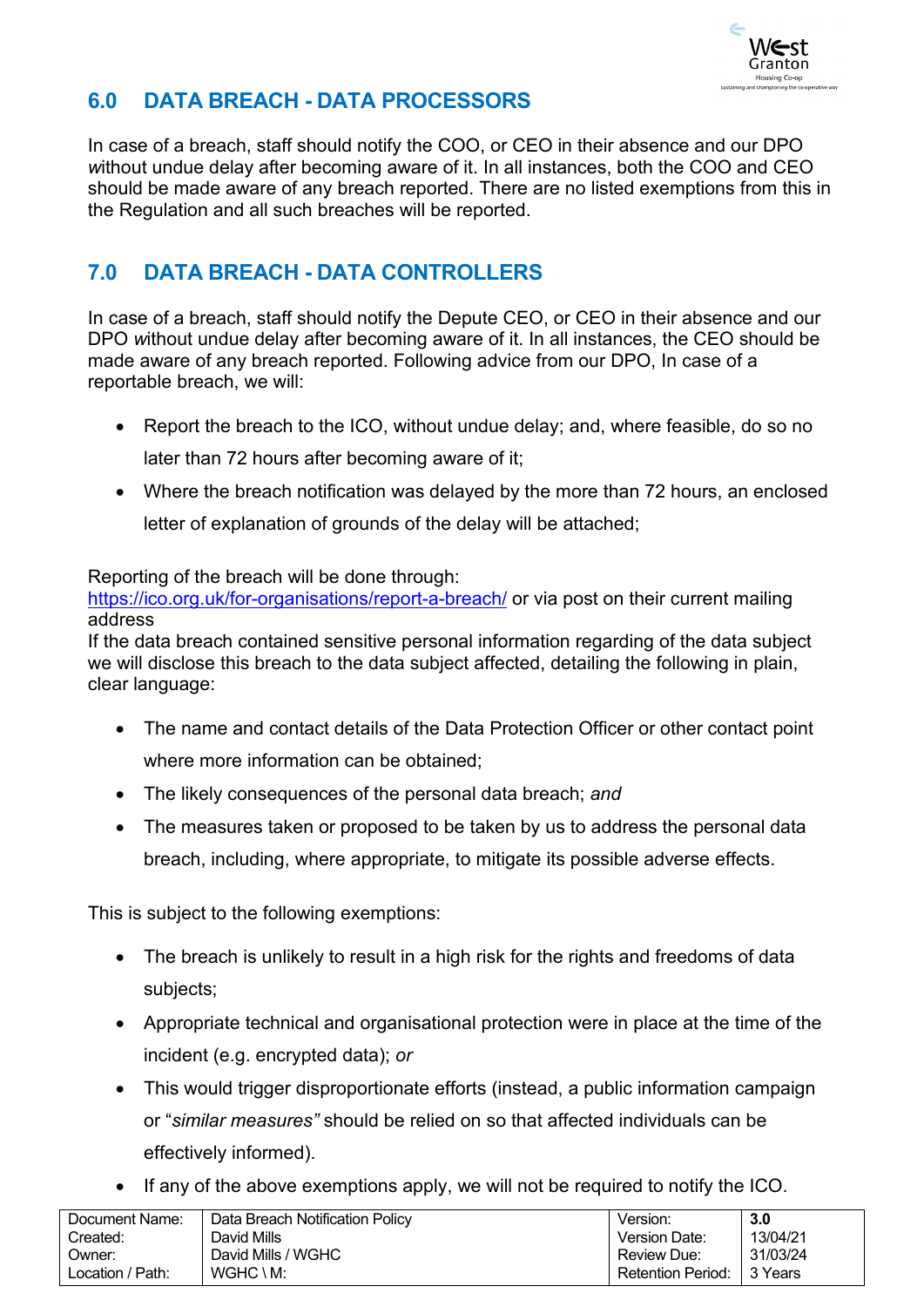

### **Any such breach will, however, still be recorded in the breach register.**

Cross border data breach incidents will be reported to the relevant Members States Supervisory Authority. A list containing details of names and addresses of all registered Worldwide Supervisory Authorities can be found on the following page:

[http://ec.europa.eu/justice/data-protection/bodies/authorities/index\\_en.htm.](http://ec.europa.eu/justice/data-protection/bodies/authorities/index_en.htm)

# <span id="page-5-0"></span>**8.0 DOCUMENTATION REQUIREMENTS**

A breach register will be created and regularly updated by us to document each and every Incident, irrespective of how minor or trivial. This register shall comprise of:

- The facts relating to the personal data breach;
- Effects of the breach:
- the remedial action taken;
- *and* any communications the ICO or the data subjects;

# <span id="page-5-1"></span>**9.0 ROLES & RESPONSIBILITIES**

### <span id="page-5-2"></span>*All Staff*

- Reporting any/all security incidents, breaches, or suspected breaches to the Governance & Compliance Manager
- Assisting with any investigation
- Implementing any actions to contain and recover information

### <span id="page-5-3"></span>*Chief Operating Officer and RGDP Data Protection Officer*

- Recording all security incidents
- Deciding if incident has resulted in a personal data breach
- Manage investigations and actions to contain and recover information
- Notify the relevant staff, ICO, data subjects
- Identify lessons learned and implement actions to reduce future reoccurrence

### <span id="page-5-4"></span>*CEO / Board*

- Ensure appropriate resources are allocated to assist in breach investigations, containment and recovery
- Review Breach Register and reports

| Document Name:   | Data Breach Notification Policy | Version.                    | 3.0      |
|------------------|---------------------------------|-----------------------------|----------|
| Created:         | David Mills                     | Version Date:               | 13/04/21 |
| Owner:           | David Mills / WGHC              | Review Due:                 | 31/03/24 |
| Location / Path: | WGHC \ M:                       | Retention Period: 1 3 Years |          |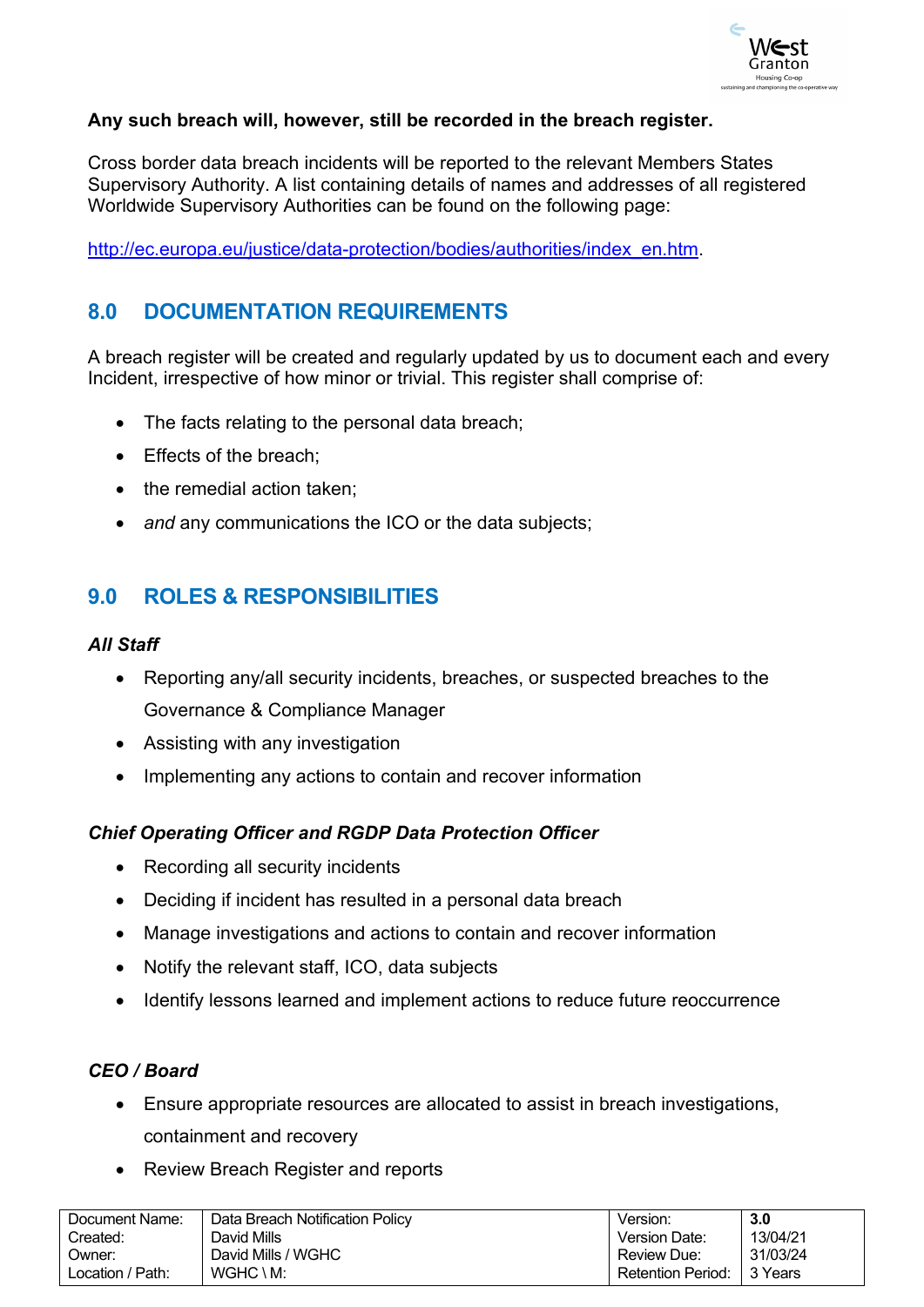

## <span id="page-6-0"></span>**10.0 WHAT TO DO IF YOU WISH TO COMPLAIN ABOUT THIS POLICY**

If any party involved wishes to complain about our approach to breach notification they should refer to our Chief Operations Officer who is responsible for overseeing this Policy and, as applicable, developing related policies and guidelines. The post is held by: David Mills, 0131 551 7230 or [david.mills@westgrantonhc.co.uk](mailto:david.mills@westgrantonhc.co.uk)

## <span id="page-6-1"></span>**11.0 EQUAL OPPORTUNITES**

We are committed to ensuring equal opportunities and fair treatment for all people in its work. In implementing this policy, our commitment to equal opportunities and fairness will apply irrespective of factors such as gender or marital status, race, religion, colour, disability, age, sexual orientation, language or social origin, or other personal attributes.

### <span id="page-6-2"></span>**12.0 REVIEW CYCLE**

This policy will be reviewed by 2024

| Document Name:   | Data Breach Notification Policy | Version:                 | 3.0       |
|------------------|---------------------------------|--------------------------|-----------|
| Created:         | David Mills                     | Version Date:            | 13/04/21  |
| Owner:           | David Mills / WGHC              | Review Due:              | 31/03/24  |
| Location / Path: | $WGHC \setminus M$ :            | <b>Retention Period:</b> | l 3 Years |